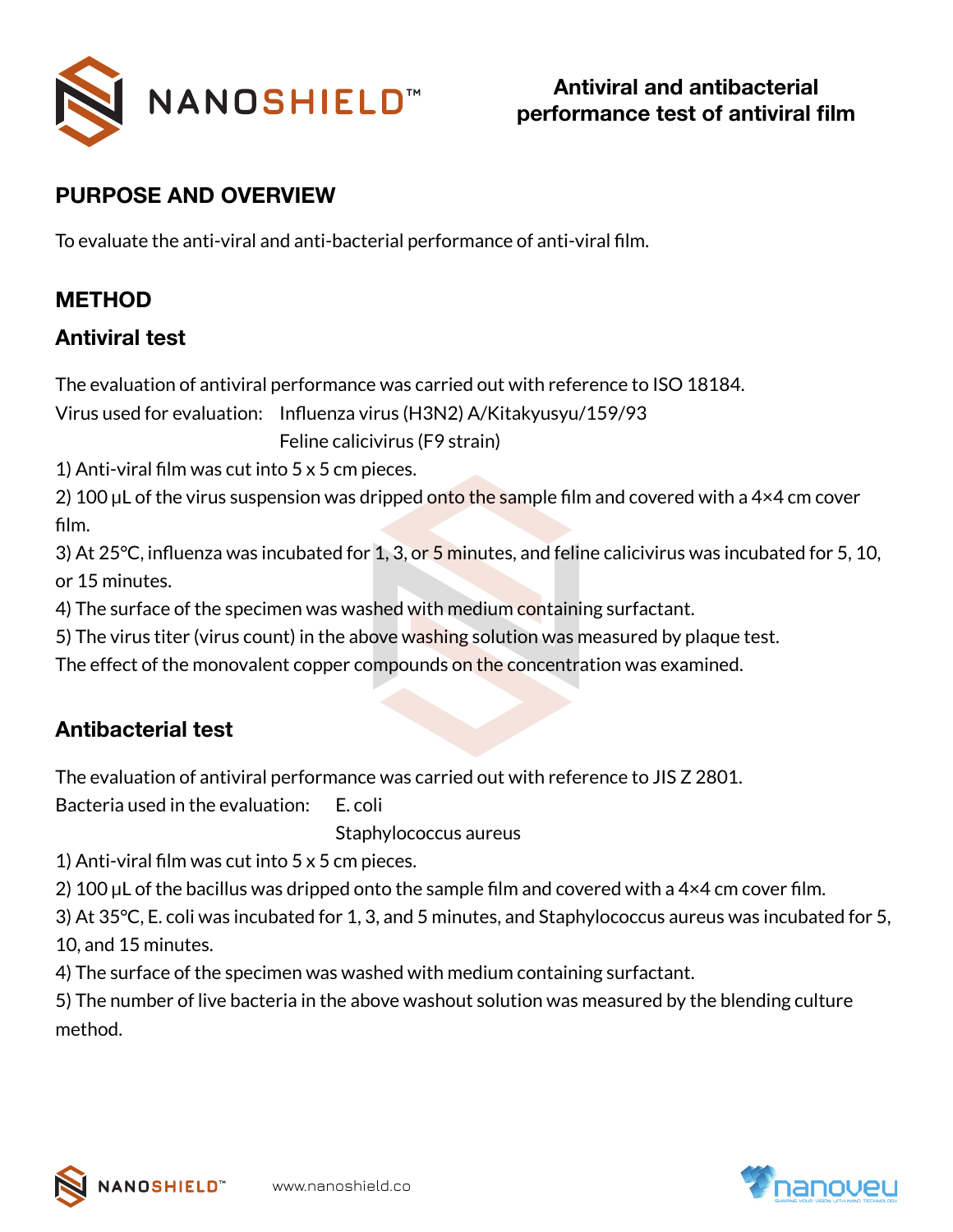# **RESULT**

## **Antiviral test**

The antiviral film reduced influenza virus (H3N2) by more than 99.99% in 3 min (Fig. 1).

Against feline calicivirus, it was reduced by more than 99.99% in 5 min (Fig. 2).

The viral titers per contact time and the rate of decrease from the initial values obtained for each antiviral test are shown in Table 1.



| Table 1 Viral titers and initial reduction from contact time for each antiviral test |  |  |  |  |
|--------------------------------------------------------------------------------------|--|--|--|--|
|                                                                                      |  |  |  |  |

| <b>Inoculation</b> |                                           | Influenza virus   | <b>Inoculation</b> | <b>Feline calicivirus</b>                 |                          |  |
|--------------------|-------------------------------------------|-------------------|--------------------|-------------------------------------------|--------------------------|--|
| time               | Viral infectivity titer<br>log(CFU/sample | Reduction<br>rate | time               | Viral infectivity titer<br>log(CFU/sample | <b>Reduction</b><br>rate |  |
| $0$ min.           | 5.65                                      |                   | $0$ min.           | 5.47                                      |                          |  |
| 1 min.             | $3.32 + -0.41$                            | 99.36%            | $5$ min.           | $1.66 + -0.26$                            | 99.997%                  |  |
| 3 min.             | $1.50 + - 0.14$                           | $>99.99\%$        | 10 min.            | $1.30 + - 0.00$                           | $>99.99\%$               |  |
| 5 min.             | $1.30 + - 0.33$                           | $>99.99\%$        | $15$ min.          | $1.30 + - 0.00$                           | $>99.99\%$               |  |

# **Antibacterial test**

The antiviral film reduced E. coli by more than 99.99% in 5 minutes (Fig. 3). In addition, for Staphylococcus aureus, it was reduced by more than 99.99% in 15 minutes (Fig. 4). The number of live bacteria per contact time and the rate of decrease from the initial value obtained in each antimicrobial test are shown in Table 2.